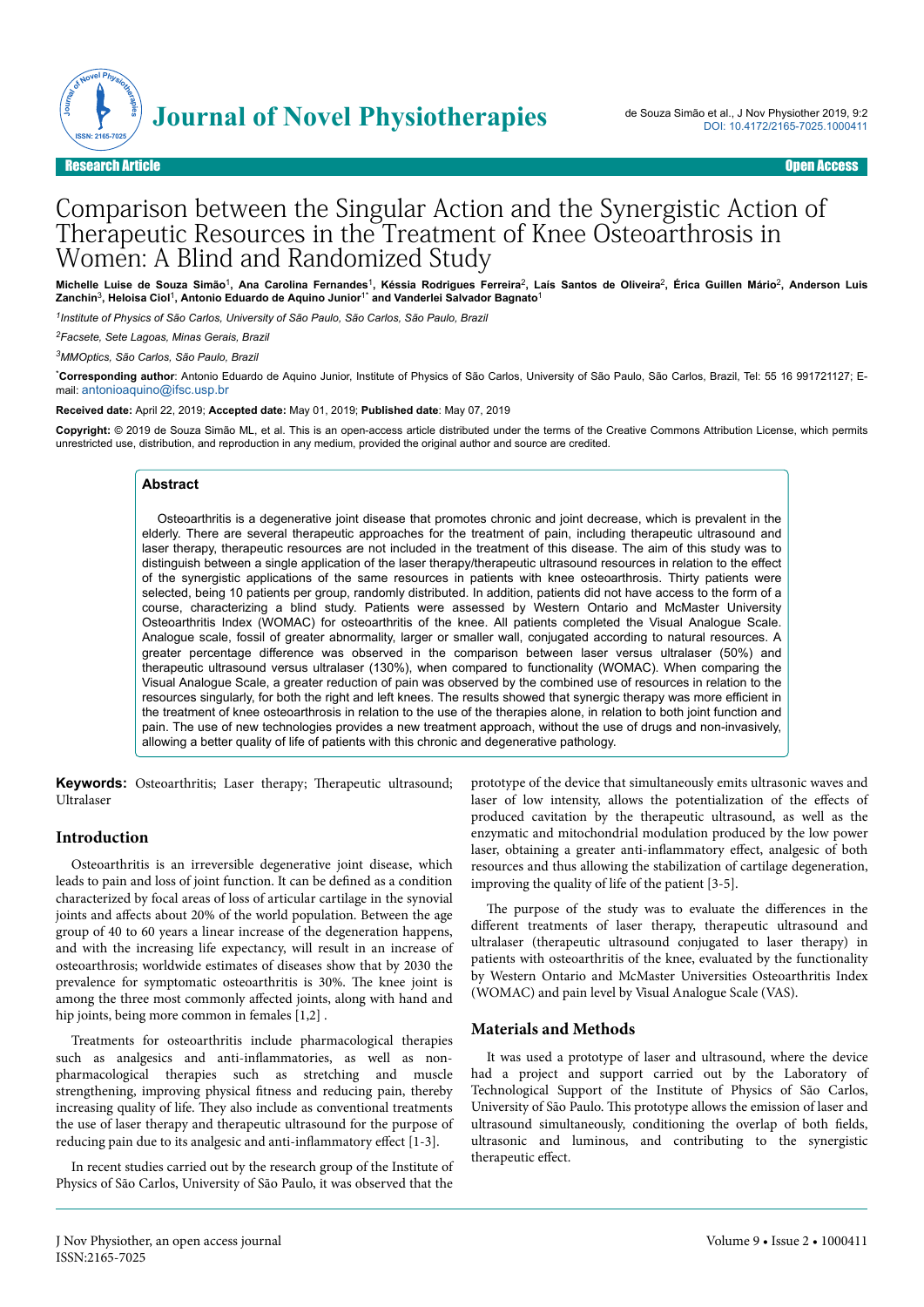**Citation:** de Souza Simão ML, Fernandes AC, Ferreira KR, de Oliveira LS, Mário EG, et al. (2019) Comparison between the Singular Action and the Synergistic Action of Therapeutic Resources in the Treatment of Knee Osteoarthrosis in Women: A Blind and Randomized Study. J Nov Physiother 9: 411. doi:10.4172/2165-7025.1000411

## **Patients and evaluation**

For the study, 30 female patients, average age of 45 years old (45  $\pm$ 4.5) and diagnosed with osteoarthrosis of both knees, were selected. As exclusion factors for the project were considered pre-existence of other degenerative, autoimmune diseases and fibromyalgia. Infiltration treatment was also considered as exclusion factors in a period of three months prior to the beginning of the project. Patients were assessed using the Western Ontario and McMaster Universities Osteoarthritis Index (WOMAC) Questionnaire for knee osteoarthritis. All patients were evaluated before and after each session. The Visual Analogue Scale (VAS) was used as a way of measuring the level of pain.

#### **Intervention protocol**

The intervention protocol was applied twice a week, totaling 8 sessions. The groups were randomly divided into Laser (n=10), ultrasound (n=10) and Ultralaser (n=10). Нe Laser group used the parameters: wavelength 660 nm, continuous, 100 mW and power density of 60 mW/cm², application time of 8 minutes for each knee. The Ultrasound group uses the parameters: ultrasound pulsed, frequency 1 MHZ, 100 Hz, 50% of the work cycle and average spatial mean time (SATA) of 0.5 W/cm², application time of 8 minutes for each knee. The Ultralaser group used the parameters: ultrasound: pulsed, frequency 1 MHz, 100 Hz, 50% of the work cycle and average spatial mean time (SATA) of 0.5 W/cm²; Laser: wavelength 660 nm, 100 mW and a power density of 60 mW/cm². Application time: 8 minutes for each knee.

To characterize the blind study, the patients were not informed about their intervention group.

## **Statistical Analysis**

Statistical analysis was performed using Instat 3.0 software for Windows 7 (Graph Pad, USA, 1998). All data were expressed as mean and standard deviation. The level of significance was set at  $p<0.05$ . The Kolmogorov-Smirnov test was used to analyze the normality of the data. Subsequently, a one-way ANOVA with a post-test was performed, using Student-Newman-Keuls for parametric data in comparison between protocols and post-hoc-Tukey-Kramer for comparison between therapeutic resources.

## **Results**

The results obtained through the evaluation of WOMAC (Figure 1), show the comparison between different technological resources used in the study. It is possible to observe the comparisons between them, but there is no significant difference found. The observed comparison between the laser and X-ray groups showed greater functionality obtained by the patient of the laser group in relation to the ultrasound group, in 53%. When compared to the laser group versus the ultralaser group, the ultrasonic laser and ultrasound treatment performed by the ultralaser provided greater functionality in this group of patients compared to the laser group in 50%. Furthermore, when comparing the ultrasound and ultralaser groups, the functionality achieved by the patients with laser and ultrasound treatment in a conjugated way reached 130% greater than the ultrasound group.



Figure 1: Comparison between Western Ontario and McMaster Universities Osteoarthritis Index (WOMAC) of patients affected by knee osteoarthritis under treatment by Laser, Ultrasound and Ultralaser. Values are expressed as mean value and standard deviation. There was no significant difference between groups. There was a percentage difference between the groups Laser versus Ultrasound (53%), Laser versus Ultralaser (50%) and Ultrasound versus Ultralaser (130%).

Table 1 shows the visual analogue pain scale observed in initial and final evaluations, in the right and left knees. It was observed that the actions of both technologies were efficient for the reduction of patients' pain, according to the analogous visual scale, indicating a significant difference. However, the observed action of the ultralaser  $(p<0.001)$ was better than the action observed by the laser action (p<0.006) and the ultrasound  $(p<0.006)$  in relation to the right knee in the comparison between initial and final values.

Likewise, the action of the therapeutic resources on the patients' left knee was more efficient in the ultralaser group ( $p$ <0.003) than in the laser ( $p$ <0.05) and ultrasound ( $p$ <0.04) groups. Representative table of initial and final pain values visual analogue scale

|                 | <b>Right Knee</b>        |                           |       | <b>Left Knee</b>  |                           |       |
|-----------------|--------------------------|---------------------------|-------|-------------------|---------------------------|-------|
|                 | Pre-<br><b>Treatment</b> | Post-<br><b>Treatment</b> | р     | Pre-<br>Treatment | Post-<br><b>Treatment</b> | р     |
| Laser           | 5.75                     | 2.5                       | 0.006 | 5                 | 2                         | 0.05  |
| Ultrasou<br>nd  | 6.4                      | 2.6                       | 0.006 | 5                 | 2.4                       | 0.04  |
| Ultra-<br>laser | 8.6                      | 2                         | 0.001 | 8.3               | 4                         | 0.003 |

Table 1: Comparison between the initial and final values of the Visual Analogue Scale (EVA) of patients affected by osteoarthritis of the knee under treatment by Laser, Ultrasound and Ultralaser. Values are expressed as mean value and standard deviation. Нere was a significant difference for the Laser (p<0.001), Ultrasound (p<0.006) and Ultralaser groups ( $p<0.001$ ), when the directional effort was observed in relation to the initial versus final. We found significant devaluation for the Laser (p<0.05), Ultrasound (p<0.04) and Ultralaser groups (p<0.003), when the initial and final values were found.